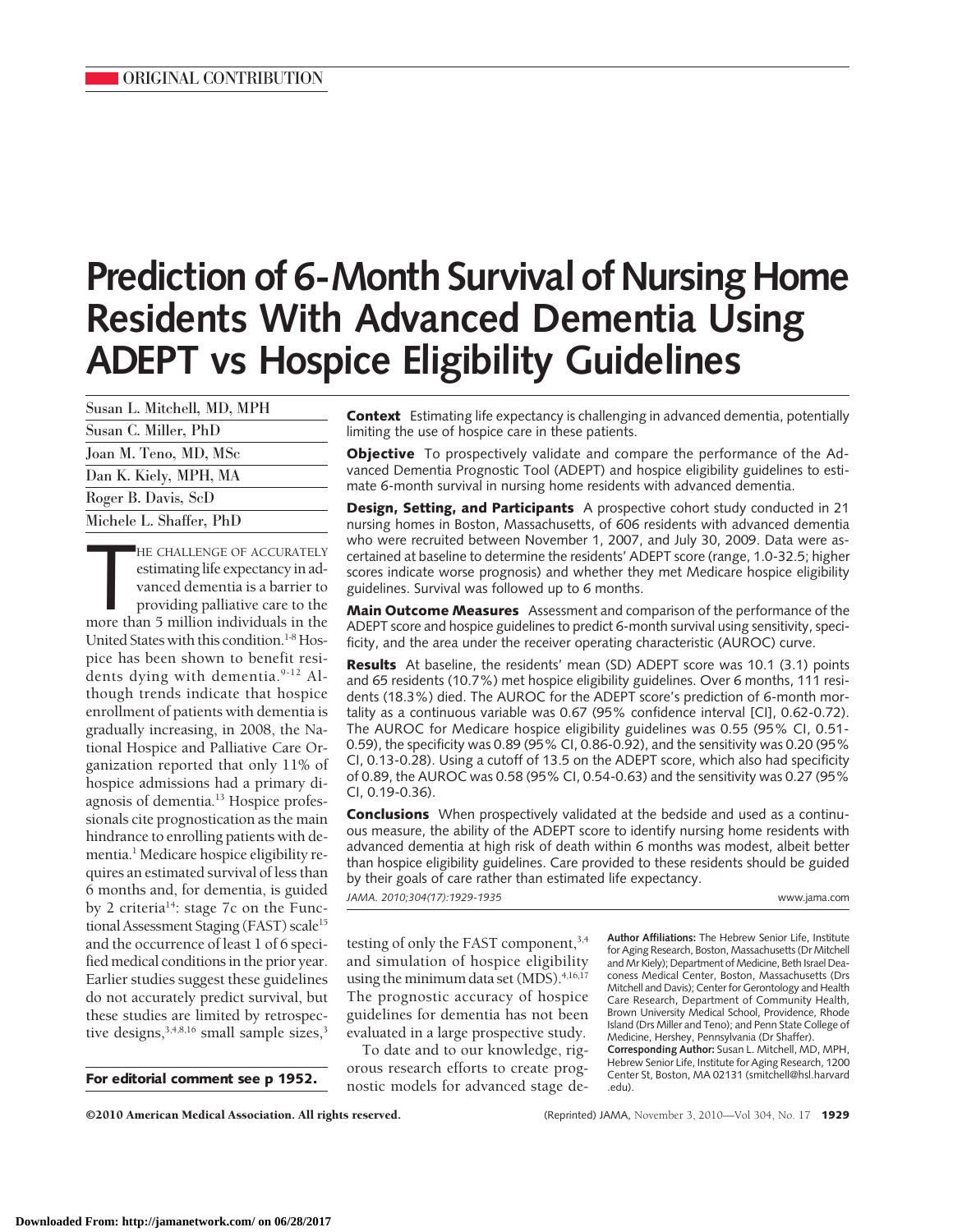mentia are limited.<sup>4,5,7,8,16,18,19</sup> In 2004, we used MDS data, data that are collected on every US nursing home resident, to create and retrospectively validate a 6-month mortality risk score for nursing home residents with advanced dementia and found that it predicted survival with moderate accuracy (area under the receiver operating characteristic [AUROC] curve, 0.70). The mortality risk score also established the feasibility of using MDS data to create a score.<sup>4</sup> However, its practical application was limited by several factors, including the inclusion of only recent nursing home admissions (most residents with advanced dementia have prolonged stays), data from only 2 states, and validation limited to retrospective analysis of secondary MDS data. In addition, although the risk score had better discrimination than the FAST stage 7c, the FAST was simulated with MDS data and the preexisting medical conditions component of hospice guidelines were not considered.

As a next step, the National Institutes of Health funded a 4-year study, the goal of which was to (1) rederive an MDS-based mortality risk score in a nationwide data set that included both recently admitted and long-stay nursing home residents with advanced dementia, and (2) prospectively validate the risk score at the bedside and compare its performance with full hospice guidelines. The rederivation of the score was completed and resulted in a 12-item Advanced Dementia Prognostic Tool (ADEPT), the details of which are reported elsewhere.16 Our study presents the prospective validation of the ADEPT score and its comparison with hospice guidelines in a cohort of 606 nursing home residents with advanced dementia followed up to 6 months.

# **METHODS Study Sample**

Residents were recruited between November 1, 2007, and July 30, 2009, from 21 nursing homes with more than 60 beds located within 60 miles of Boston, Massachusetts. Study eligibility criteria included older than 65 years, a Cognitive Performance Score (CPS) of 5 or  $6,20,21$  cognitive impairment due to dementia (any type), and a health care proxyfor the resident that could be identified and contacted. The CPS groups residents into 7 cognitive performance categories based on 5 MDS items (0=intact, 1=borderline intact, 2=mild impairment, 3=moderate impairment, 4=moderately severe impairment, 5=severe impairment, and 6=very severe impairment with eating problems). A CPS score of 5 corresponds with a mean (SD) Mini-Mental State Examination score of 5.1 (5.3). Previously collected MDS data were not used to determine the CPS scores in this study. Research assistants provided the CPS definition to nurses on each nursing home unit during an in-person interview and asked them to identify residents with CPS scores of more than 5. A diagnosis of dementia was ascertained from the medical record.

The proxies of residents were contacted to provide oral informed consent for the residents' and their own participation. The institutional review board at Hebrew Senior Life, Institute for Aging Research, Boston, Massachusetts, approved the conduct of the study.

## **ADEPT Score**

The ADEPT score was created using 2002 MDS data collected from all licensed nursing homes in the United States. The score consisted of 12 items and the total score ranged between 1.0 and 32.5, with higher points indicating a greater risk of death (eFigure, available at http://www.jama.com).16 In our study, previously completed MDS assessments were not used to determine the residents' ADEPT scores. At baseline, research assistants collected primary data from residents' charts and nurse interviews to calculate the scores. Data obtained from these records included date of nursing home admission, age, sex, race, dyspnea in the prior 7 days, and a diagnosis of congestive heart failure. Race, although not an item in the risk score, was obtained to characterize the sample and facilitate comparisons with other populations. Race

was obtained from an MDS item previously completed by a facility nurse with prespecified categories as follows: American Indian/Alaskan Native, Asian/Pacific Islander, black (non-Hispanic), Hispanic, and white (non-Hispanic). Weights and heights of the residents were ascertained from the chart to determine whether their body mass index (BMI, calculated as weight in kilograms divided by height in meters squared) was less than 18.5 (threshold for being underweight $^{22}$ ) and whether they had recent weight loss (>5% of their body weight in last 30 days or >10% in last 180 days). Total functional dependence was defined as having a score of 28 on the Activities of Daily Living scale (range,  $0-28$ ),  $^{23}$  ascertained by nurse interview. Nurses also determined whether the residents were bedfast (in bed or recliner >22 hours/d) for at least 4 of the last 7 days, had bowel incontinence at least once a week during the prior 14 days, were dyspneic in the past 7 days, had poor oral intake in the past 3 days (ate  $\leq 75\%$ of food at least 2 out of 3 daily meals or did not consume all or almost all liquids), and had at least 1 pressure ulcer of more than stage 2. Tube-fed residents were considered not to have poor oral intake. Dyspnea was considered present if documented in the residents' records or reported by their nurses.

In the ADEPT score derivation, the length of stay item was based on a variable categorizing the reason for the residents' MDS assessment as being completed either for purposes of nursing home admission or annual assessment. Nursing home admission was strongly associated with worse survival; therefore, it was important to include in the score. However, the prospective study's goal was to evaluate the ADEPT score as it would be used in practice, independent of previously completed MDS assessments. Therefore, a length of stay reflecting "recent admission" needed to be determined. A cutoff of less than 90 days was chosen a priori based on research suggesting this was a reasonable period to dis-

**1930** JAMA, November 3, 2010—Vol 304, No. 17 (Reprinted) ©2010 American Medical Association. All rights reserved.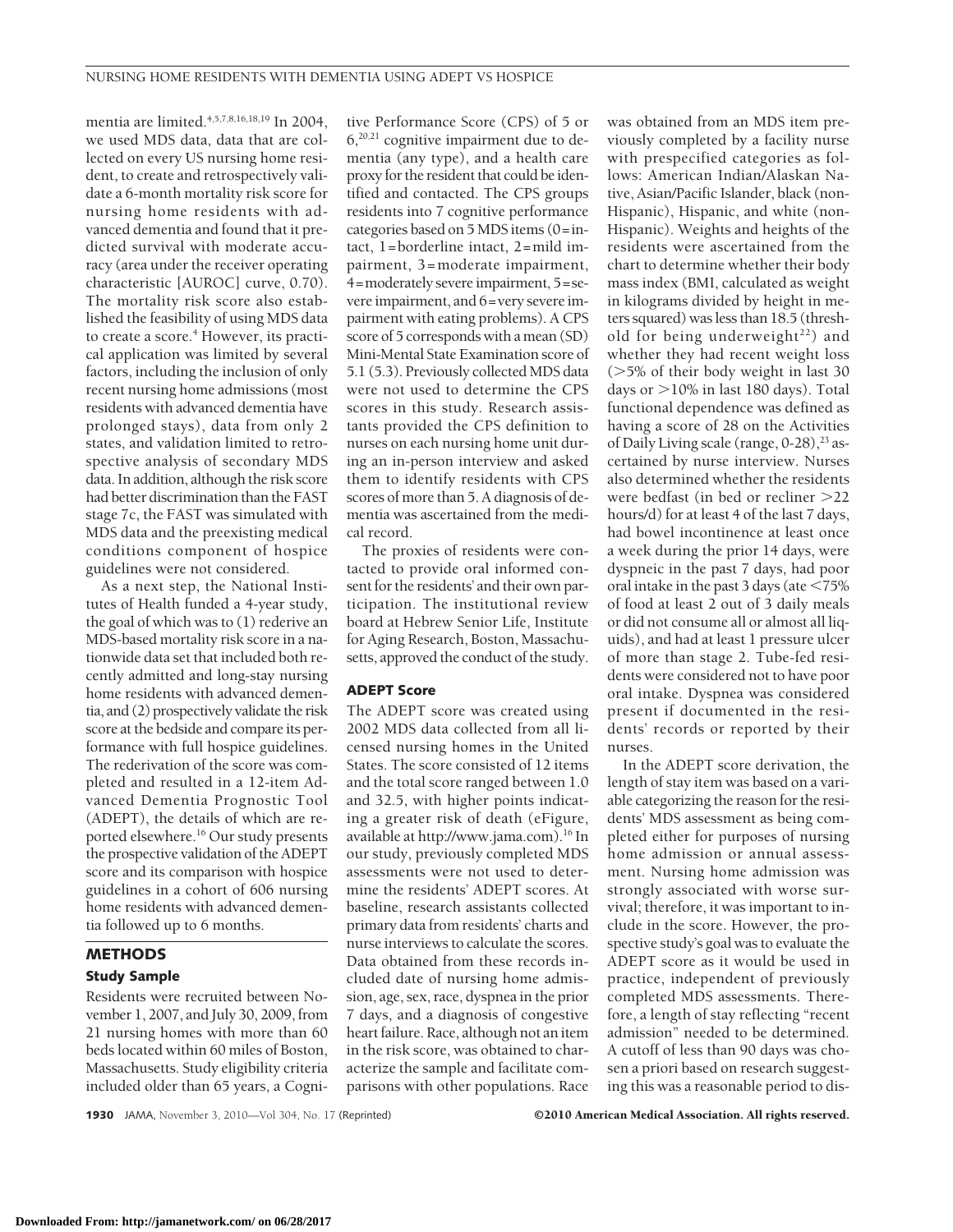tinguish short vs long nursing home stays.24,25 However, cutoffs at less than 60 days and less than 120 days were also examined as sensitivity analyses.

### **Hospice Eligibility**

Medicare hospice eligibility was determined using data collected at baseline by research assistants from medical records, nurse interviews, and health care proxy interviews.14 To determine whether residents had any of the medical conditions specified in hospice eligibility guidelines in the prior year, the charts of all residents were abstracted and telephone interviews were conducted with the proxies of those residents whose nursing home stay was less than 1 year (n=161 [26.6%]). Conditions included aspiration pneumonia, pyelonephritis or other upper urinary tract infection, septicemia, multiple decubitus ulcers of higher than stage 3, recurrent fever after antibiotics, and poor nutritional status. Poor nutritional status is defined as insufficient oral intake to sustain life (energy intake [calories]  $\leq$  4.184 kJ/d [ $\leq$ 1000/d], fluids  $\leq 1$  L/d) or tube-feeding accompanied by a more than 10% weight loss (or serum albumin  $\langle 2.5 \text{ g/dL} \rangle$  during the past 180 days.

The second component of hospice eligibility guidelines states that patients must be at stage 7c on the FAST, a dementia rating scale with 7 major stages and 16 substages (range 1-7f, higher scores indicate worse severity). Stage 6 consists of the following substages: 6a=inability to dress, 6b=inability to bathe, 6c=inability to toilet, 6d=urinary incontinence at least occasionally, and 6e=bowel incontinence at least occasionally. Stage 7 consists of the following substages: 7a=speech is limited to less than 5 words, 7b=all intelligible vocabulary is lost, 7c=nonambulatory, 7d=unable to sit independently, 7e=unable to smile, and 7f=unable to hold head up. At stage 7c, patients must have progressed through all previous FAST stages. Therefore, residents with all the following characteristics during the previous 14 days

were considered to be at FAST stage 7c based on nurse interviews (inability to dress, bathe, and toilet; incontinence of urine and stool at least occasionally; loss of all intelligible vocabulary or inability to communicate meaningfully; and nonambulatory).

Residents with at least 1 of the aforementioned medical conditions in the year prior and at FAST stage 7c were deemed eligible for hospice.

## **Reliability**

Two research assistants independently collected baseline data within 48 hours of each other on the first 67 residents recruited into the study to assess the interrater reliability of the ADEPT score and hospice guidelines.

## **Mortality**

Whether or not residents died within 6 months of baseline was ascertained from the nursing homes' medical record departments or senior administrators.

## **Statistical Analyses**

The frequencies of all resident characteristics, ADEPT score items, and components of hospice eligibility were calculated. The total ADEPT score was calculated for each resident, and the mean (standard deviation) were determined for the cohort. For 26 residents missing recent weight data, points for BMI of less than 18.5 and recent weight loss were imputed using the mean point scores for those items from the 580 residents with recent weight data (BMI 18.5, 0.1 points; recent weight loss, 0.2 points). Categories of the ADEPT score were created using the cutoffs for the deciles of the score based on its distribution in the derivation cohort.<sup>16</sup>

The interrater reliability of the ADEPT score was computed using the concordance correlation coefficient,<sup>26</sup> and the interrater reliability of the hospice eligibility guidelines was computed using the  $\kappa$  statistic.<sup>27</sup>

The discrimination of the ADEPT score and hospice eligibility for predicting 6-month survival were calculated and compared using the AUROC.

To assess calibration of the ADEPT score, the observed and mean predicted 6-month mortality rates were calculated for each decile-based range and compared using a Hosmer-Lemeshow goodness-of-fit test.28 To examine the practical application of the ADEPT score, the sensitivity, specificity, and positive and negative predictive values were calculated for cutoffs based on the upper limit of each range. Exact binomial 95% confidence intervals (CIs) were calculated for sensitivity, specificity, positive and negative predictive values, and observed mortality rates. Wald 95% CIs were calculated for the AUROCs. Bootstrap 95% CIs were computed for mean-predicted mortality rates using the percentile method.<sup>29</sup>

Hospice eligibility was a binary measure and the ADEPT score was a continuous measure. Comparisons of an AUROC based on a continuous measure can be inherently biased against an AUROC calculated from a discrete measure; therefore, to make a fair comparison between the 2 measures, the specificity of the hospice guidelines in estimating 6-month survival was computed and the cutoff necessary to give the same specificity for the ADEPT score was determined.30 After setting both measures to the same specificity, their sensitivities and AUROCs were compared using McNemar test,<sup>31</sup> and a contrast-based nonparametric test,<sup>32</sup> respectively. Proportional hazards regression models were used to estimate the survival in the overall cohort, as well as stratified by hospice eligibility guidelines and the ADEPT score dichotomized at the aforementioned cutoff.

Given that the ADEPT score had 12 items, the sample size was based a priori on a death-to-risk factor ratio of 10 (ie, approximately 120 deaths); commonly considered a minimum to obtain reliable estimates of regression coefficients.28,33 The a priori level of significance was  $P \leq 0.05$  for all analyses. All analyses were conducted using SAS version 9.2 (SAS Institute Inc, Cary, North Carolina) and S-PLUS version 8.1 (Tibco Software Inc, Palo Alto, California).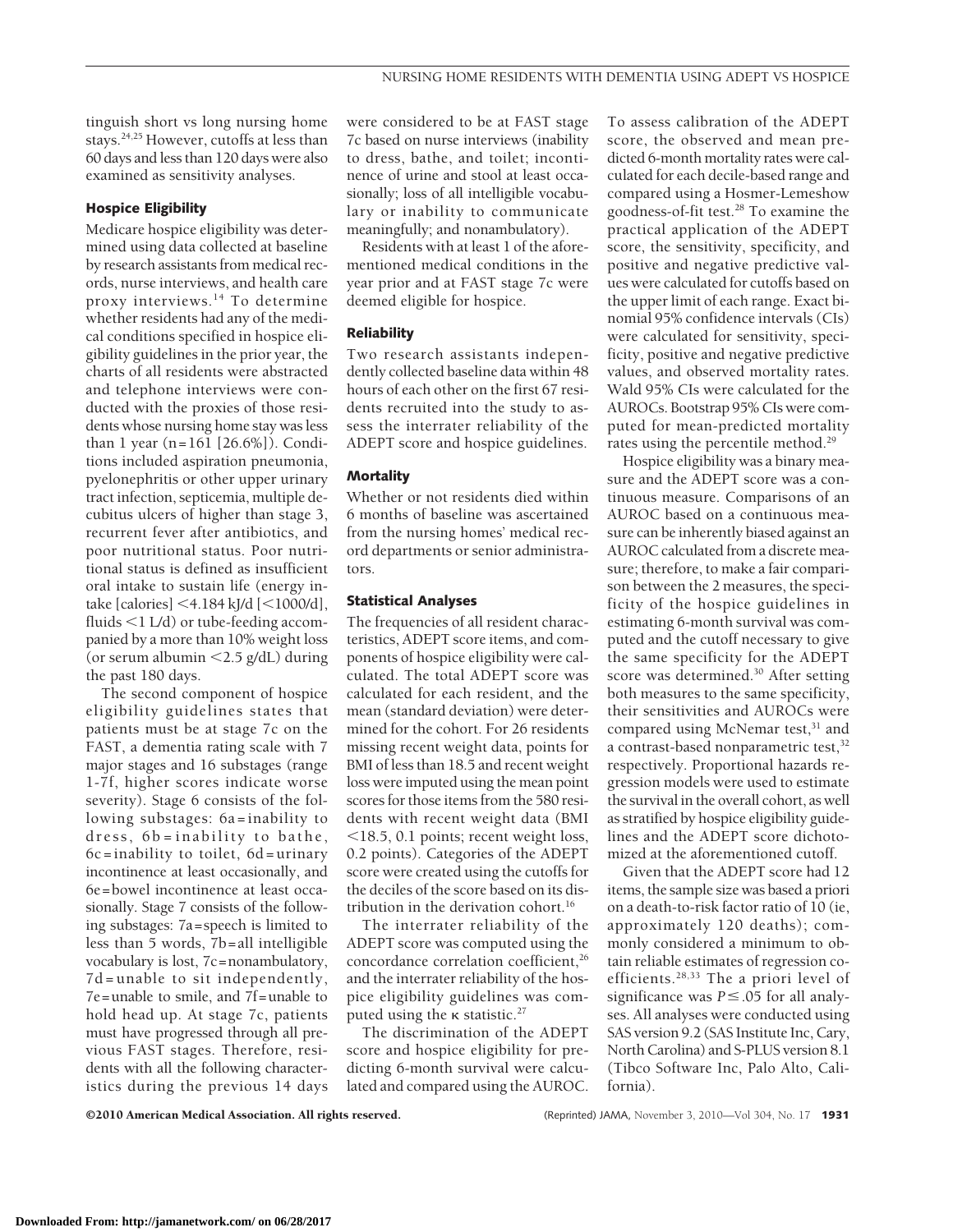## **RESULTS**

## **Study Sample**

Among 1425 screened residents, 830 (58.2%) met study eligibility criteria.

A total of 595 residents (41.8%) were ineligible because a proxy could not be identified (n=2), a proxy could not be contacted (n=366), and cognitive im-

| <b>Table 1.</b> ADEPT Scoring in Nursing Home Residents With Advanced Dementia ( $N = 606$ ) |                                             |                                |  |  |
|----------------------------------------------------------------------------------------------|---------------------------------------------|--------------------------------|--|--|
| Characteristic                                                                               | No. (%) of<br><b>Nursing Home Residents</b> | Points in<br><b>Risk Score</b> |  |  |
| Nursing home stay <90 d                                                                      | 29 (4.79)                                   | 3.3                            |  |  |
| Age, y (per 5-y increment)<br>65-69                                                          | 7(1.16)                                     | 1.0                            |  |  |
| 70-74                                                                                        | 34(5.61)                                    | 2.0                            |  |  |
| 75-79                                                                                        | 61 (10.07)                                  | 3.0                            |  |  |
| 80-84                                                                                        | 136 (22.44)                                 | 4.0                            |  |  |
| 85-89                                                                                        | 171 (28.22)                                 | 5.0                            |  |  |
| 90-94                                                                                        | 129 (21.29)                                 | 6.0                            |  |  |
| 95-99                                                                                        | 56 (9.24)                                   | 7.0                            |  |  |
| $\geq$ 100                                                                                   | 12 (1.98)                                   | 8.0                            |  |  |
| Sex, male                                                                                    | 110 (18.15)                                 | 3.3                            |  |  |
| Shortness of breath                                                                          | 36 (5.94)                                   | 2.7                            |  |  |
| $\geq$ 1 Pressure ulcers at $\geq$ stage 2                                                   | 33(5.45)                                    | 2.2                            |  |  |
| Activity of daily living score = $28a$                                                       | 256 (42.24)                                 | 2.1                            |  |  |
| Bedfast most of day                                                                          | 59 (9.74)                                   | 2.1                            |  |  |
| Insufficient oral intake <sup>b</sup>                                                        | 252 (41.58)                                 | 2.0                            |  |  |
| Bowel incontinence <sup>c</sup>                                                              | 537 (88.61)                                 | 1.9                            |  |  |
| BMI $<$ 18.5 <sup>d</sup>                                                                    | 48 (8.28)                                   | 1.8                            |  |  |
| Recent weight loss <sup>d,e</sup>                                                            | 68 (11.70)                                  | 1.6                            |  |  |
| Congestive heart failure                                                                     | 107 (17.66)                                 | 1.5                            |  |  |
|                                                                                              |                                             |                                |  |  |

Abbreviations: ADEPT, Advanced Dementia Prognostic Tool; BMI, body mass index, calculated as weight in kilograms

divided by height in meters squared.<br>A ctivities of daily living score (range, 0-28) is the sum of scores in 7 domains of function, including bed mobility, dressing, toileting, transfer, eating, grooming, and locomotion. Each is scored on a 5-point scale (0=independent;<br>1=supervision; 2=limited assistance; 3=extensive assistance; and 4=total dependence). A score of 28 represe complete functional dependence.<br><sup>b</sup>Not consuming almost all liquids in previous 3 days or at least 25% of food uneaten at most meals.

COccasionally, frequently, or always (vs rarely or never). dBMI and recent weight loss are calculated with a sample size of 580 because a recent weight was not available for 26<br>nursing home residents.

e nursing home residents. experience residents. eRecent weight weight in prior 30 days or more than 10% in prior 180 days.

**Table 2.** Nursing Home Residents With Advanced Dementia in Specified Ranges of Risk Score and Observed and Predicted 6-Month Mortality Rates

|                               | <b>From Prospective</b><br><b>Validation Cohort</b><br>$(N = 606)$ |                  |                                        |                                                                                          | From Retrospective<br><b>Derivation Cohort</b><br>$(N = 218088)^{16}$ |
|-------------------------------|--------------------------------------------------------------------|------------------|----------------------------------------|------------------------------------------------------------------------------------------|-----------------------------------------------------------------------|
| <b>Risk</b><br>Score<br>Range | No. (%) of<br>Residents                                            | No. of<br>Deaths | Observed<br>6-mo Mortality<br>(95% CI) | <b>Mean Predicted</b><br>6-mo Mortality<br><b>Using Risk Score</b><br>$(95% \text{ Cl})$ | <b>Mean Predicted</b><br>6-mo Mortality<br>(95% CI)                   |
| $1.0 - 6.4$                   | 70 (11.6)                                                          | 2                | $0.03(0-0.10)$                         | $0.07(0.05 - 0.10)$                                                                      | $0.073(0.071 - 0.074)$                                                |
| $6.5 - 7.9$                   | 79 (13.0)                                                          | 7                | $0.09(0.04 - 0.17)$                    | $0.10(0.07 - 0.13)$                                                                      | $0.111(0.109 - 0.113)$                                                |
| $8.0 - 8.9$                   | 79 (13.0)                                                          | 15               | $0.19(0.11 - 0.29)$                    | $0.13(0.10 - 0.16)$                                                                      | $0.139(0.137 - 0.141)$                                                |
| $9.0 - 9.7$                   | 64 (10.6)                                                          | 11               | $0.17(0.09 - 0.29)$                    | $0.14(0.11-0.18)$                                                                        | $0.163(0.161 - 0.165)$                                                |
| $9.8 - 10.5$                  | 79 (13.0)                                                          | 13               | $0.16(0.09 - 0.26)$                    | $0.17(0.14 - 0.20)$                                                                      | $0.194(0.192 - 0.196)$                                                |
| 10.6-11.5                     | 62 (10.2)                                                          | 12               | $0.19(0.10 - 0.31)$                    | $0.20(0.16 - 0.23)$                                                                      | $0.232(0.230 - 0.234)$                                                |
| 11.6-12.5                     | 51(8.4)                                                            | 12               | $0.24(0.13 - 0.37)$                    | $0.23(0.19 - 0.27)$                                                                      | 0.276 (0.274-0.278)                                                   |
| $12.6 - 14.0$                 | 56 (9.2)                                                           | 15               | $0.27(0.16 - 0.40)$                    | $0.28(0.22 - 0.33)$                                                                      | 0.333 (0.331-0.336)                                                   |
| 14.1-16.1                     | 44 (7.3)                                                           | 14               | $0.32(0.19 - 0.48)$                    | $0.34(0.27 - 0.42)$                                                                      | $0.426(0.423 - 0.430)$                                                |
| >16.1                         | 22(3.6)                                                            | 10               | $0.45(0.24 - 0.68)$                    | $0.49(0.37 - 0.62)$                                                                      | 0.621 (0.616-0.626)                                                   |

Abbreviation: CI, confidence interval.

pairment was not due to dementia (n=227). Among those who were eligible, 606 (73.0%) residents with advanced dementia were recruited. Proxy refusal to consent to participation was the sole reason for nonrecruitment. The 224 nonparticipants did not differ significantly from participants with respect to age. However, nonparticipants were more likely to be men (25.5% vs 18.2%; *P*=.03) and less likely to be white (88.0% vs 94.4%; *P*=.002). A total of 111 of 606 residents (18.3%) died over 6 months. No residents were lost to follow-up.

## **ADEPT Score**

**TABLE 1** shows the characteristics of the 606 nursing home residents in the 12 item ADEPT score. A total of 307 nursing home residents (50.7%) were aged 80 to 90 years and 29 (4.8%) had resided in the nursing home for less than 90 days. A total of 256 residents (42.2%) were completely functionally dependent (Activity of Daily Living score, 28) and 59 (9.7%) were bedfast most of the day. Dyspnea was experienced by 36 residents (5.9%) and 107 (17.7%) had a diagnosis of congestive heart failure. In terms of nutritional markers, 252 residents (41.6%) had insufficient oral intake, 48 (8.3%) had a BMI of less than 18.5, and 68 (11.7%) had recent weight loss. There were 537 residents (88.6%) with bowel incontinence and 33 (5.4%) with at least 1 pressure ulcer ( $\geq$ stage 2).

The mean (SD) ADEPT score of the residents was 10.1 (3.1) points. The concordance correlation coefficient of the total ADEPT score was 0.98 (95% CI, 0.97-0.99), indicating excellent interrater reliability.

**TABLE 2** shows the proportion of residents within specified ranges of the ADEPT score and the observed and mean predicted 6-month mortality rates in each range. The goodness-of-fit test showed no significant lack of fit (*P*=.69), indicating good calibration (agreement between observed and predicted mortalities). Table 2 also shows the mean mortality rates predicted in the retrospective derivation cohort for the same score ranges.<sup>16</sup>

**1932** JAMA, November 3, 2010—Vol 304, No. 17 (Reprinted) ©2010 American Medical Association. All rights reserved.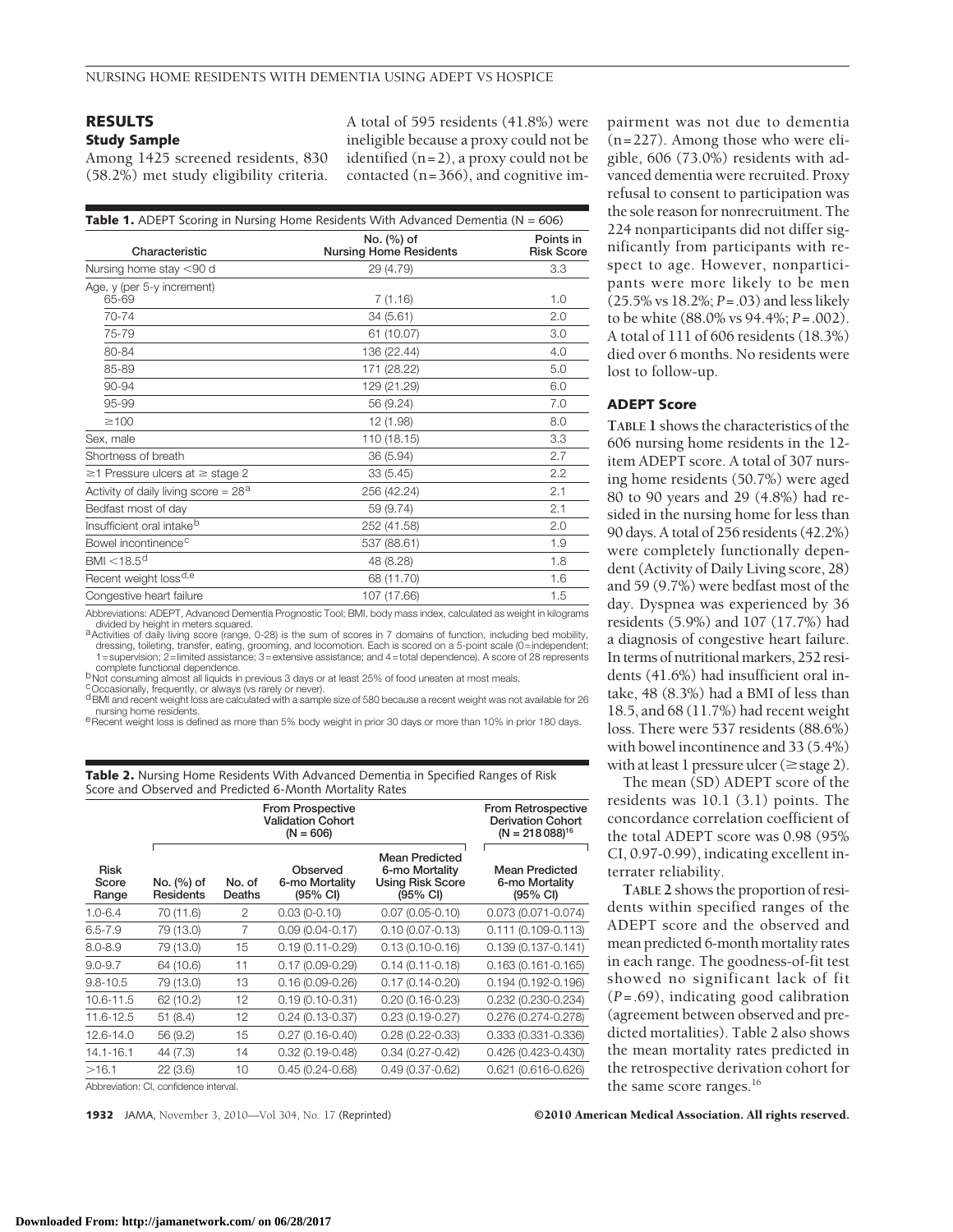The AUROC for ADEPT score's prediction of 6-month mortality was 0.67 (95% CI, 0.62-0.72) (**FIGURE 1**). Using less than 60 days and less than 120 days as cutoffs for the length of stay item changed the AUROC only at the level of the third decimal place (for  $<60$  days, AUROC=0.669; 95%) CI, 0.616-0.723; and for  $\leq$ 120 days, AUROC=0.672; 95% CI, 0.618- 0.725). **TABLE 3** shows the operating characteristics of the ADEPT risk score at various cut points. A score of more than 7.9 points achieved a sensitivity closest to 90% (sensitivity, 91.9; 95% CI, 85.2-96.2; specificity, 28.3; 95% CI, 24.4-32.5; n=457). A cut point of more than 11.0 achieved the highest AUROC, which had a value of 0.63 (95% CI, 0.58-0.68), sensitivity of 55.0 (95% CI, 45.2- 64.4), and specificity of 71.3 (95% CI, 67.1-75.3).

## **Hospice Eligibility Guidelines**

A total of 215 residents (35.5%) were at a FAST stage 7c (**TABLE 4**). The number of residents experiencing the preexisting conditions in hospice guidelines included 43 (7.1%) with aspiration pneumonia; 3 (0.5%) with urinary tract infection; 8 (1.3%) with septicemia; 49 (8.1%) with fever; 6 (1.0%) with multiple stage 3 or 4 decubitus ulcers; and 59 (9.7%) with insufficient oral intake (or tube-feeding with weight loss). A total of 135 residents (22.3%) had at least 1 of these medical conditions. Taken together, 65 residents (10.7%) were both at FAST stage 7c and had at least 1 preexisting condition; therefore, they met guidelines for hospice eligibility. The  $\kappa$  statistic of hospice eligibility guidelines was 1.00, indicating perfect interrater reliability.

The AUROC for hospice eligibility guidelines was 0.55 (95% CI, 0.51- 0.59) for 6-month survival, the sensitivity was 0.20 (95% CI, 0.13-0.28), and the specificity was 0.89 (95% CI, 0.86- 0.92). Using a cutoff of 13.5 on the ADEPT score, which also had specificity of 0.89, the AUROC was 0.58 (95% CI, 0.54-0.63) and the sensitivity was 0.27 (95% CI, 0.19-0.36). Neither the AUROC nor the sensitivity of the ADEPT score using a cutoff of 13.5 was significantly different (*P* = .17 and *P*=.13, respectively) from that of hospice eligibility guidelines. **FIGURE 2** displays the survival curves for the entire cohort, residents with ADEPT scores of more than 13.5 (n=83 [13.7%]) and less than or equal to 13.5 (n=523 [86.3%]), and residents meeting and not meeting hospice eligibility guidelines.

#### **COMMENT**

This prospective study furthers our understanding of the practical aspects of estimating prognosis in advanced dementia. When administered at the bedside, the ADEPT risk score had high interrater reliability, good calibration, and modest discrimination in predicting 6-month survival when applied as a continuous measure (AUROC=0.67). Medicare hospice eligibility guidelines also had excellent interrater reli-

**Figure 1.** Area Under the Receiver Operating Characteristic (AUROC) Curves for the ADEPT and Hospice Eligibility Guidelines' Prediction of 6-Month Survival Among Nursing Home Residents With Advanced Dementia ( $N=606$ )



ADEPT indicates Advanced Dementia Prognostic Tool. The AUROC for the ADEPT score used as a continuous measure was 0.67 (95% confidence interval [CI], 0.62-0.72); for the ADEPT score using a cutoff of more than 13.5 points, 0.58 (95% CI, 0.54-0.63); and for hospice eligibility, 0.55 (95% CI, 0.51-0.59). The 45 degree dotted line represents chance.

| <b>Table 3.</b> Operating Characteristics of Selected Risk Score Cutoffs to Predict 6-Month |
|---------------------------------------------------------------------------------------------|
| Mortality for Residents With Advanced Dementia ( $N = 606$ ) <sup>a</sup>                   |

|                                | Value (95% Confidence Interval) |                  |                                     |                                     |
|--------------------------------|---------------------------------|------------------|-------------------------------------|-------------------------------------|
| <b>Risk</b><br>Score<br>Cutoff | Sensitivity                     | Specificity      | Positive<br><b>Predictive Value</b> | Negative<br><b>Predictive Value</b> |
| > 6.4                          | 98.2 (93.6-99.8)                | 13.7 (10.8-17.1) | 20.3 (17.0-24.0)                    | 97.1 (90.1-99.7)                    |
| >7.9                           | 91.9 (85.2-96.2)                | 28.3 (24.4-32.5) | 22.3 (18.6-26.4)                    | 94.0 (88.8-97.2)                    |
| >8.9                           | 78.4 (69.6-85.6)                | 41.2 (36.8-45.7) | 23.0 (18.9-27.6)                    | 89.5 (84.7-93.1)                    |
| >9.7                           | 68.5 (59.0-77.0)                | 51.9 (47.4-56.4) | 24.2 (19.6-29.3)                    | 88.0 (83.7-91.5)                    |
| >10.5                          | 56.8 (47.0-66.1)                | 65.3 (60.9-69.4) | 26.8 (21.3-33.0)                    | 87.1 (83.2-90.3)                    |
| >11.5                          | 45.9 (36.4-55.7)                | 75.4 (71.3-79.1) | 29.5 (22.8-36.9)                    | 86.1 (82.5-89.3)                    |
| >12.5                          | 35.1 (26.3-44.8)                | 83.2 (79.6-86.4) | 32.0 (23.8-41.0)                    | 85.1 (81.6-88.2)                    |
| >14.0                          | 21.6 (14.4-30.4)                | 91.5 (88.7-93.8) | 36.4 (24.9-49.1)                    | 83.9 (80.5-86.9)                    |
| >16.1                          | $9.0(4.4 - 15.9)$               | 97.6 (95.8-98.7) | 45.5 (24.4-67.8)                    | 82.7 (79.4-85.7)                    |
| $2^{\sim}$ $\cdots$            | .                               |                  |                                     |                                     |

Sensitivity is the proportion of residents who died within 6 months with a risk score above cutoff. Specificity is the proportion of residents who survived beyond 6 months with a risk score below cutoff. Positive predictive value is the proportion of residents with a risk score above the cutoff who died within 6 months. Negative predictive value is the proportion of residents with a risk score below the cutoff who survived beyond 6 months.

©2010 American Medical Association. All rights reserved. (Reprinted) JAMA, November 3, 2010—Vol 304, No. 17 **1933**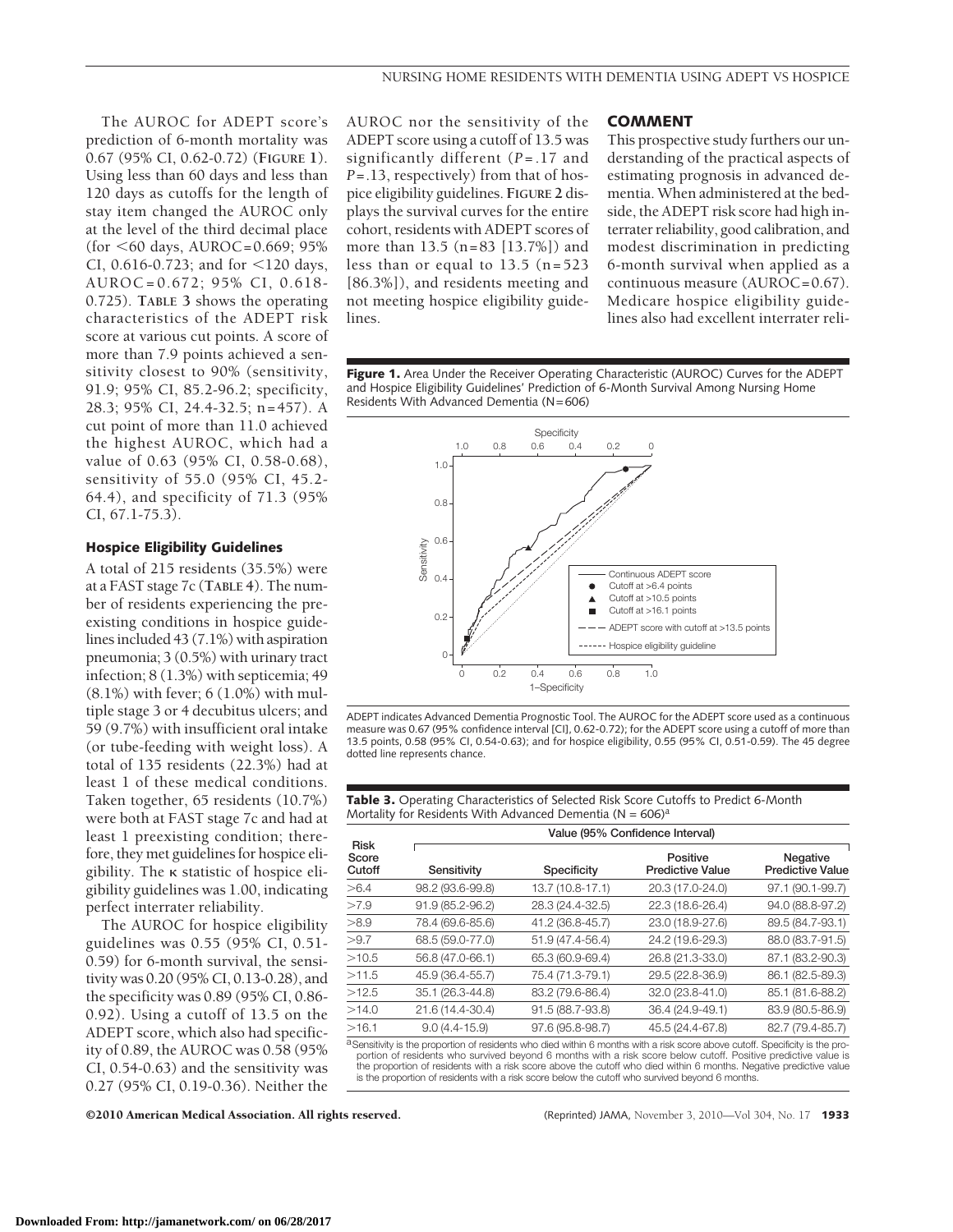mentia limits access to the supportive

The characteristics of the residents with advanced dementia in this cohort were comparable with other studies.4,7,8,16,19,34 In particular, almost all ADEPT score items ascertained using primary data collection were similarly distributed in the derivation cohort, defined, and characterized using secondary MDS data.16 One exception was that fewer residents in the prospective cohort were recent admissions compared with the derivation cohort (4.8% vs 36.2%), albeit the definition of this variable differed slightly between the 2 studies. The 6-month mortality rate was lower in the prospective cohort (18% vs 25%), possibly reflecting the inclusion of fewer recent admissions. Fewer residents in the prospective study met hospice eligibility compared with the derivation cohort (11% vs 16%), in which criteria were simulated with MDS data. Taken together, dissimilarities between the prospective validation and retrospective derivation cohorts may be attributable to both differences in resident characteristics, as well as variation in data ascertainment methods. Despite the few cohort differences, the discrimination of the ADEPT score to predict 6-month survival in this prospective validation was comparable with its performance in the retrospective

care hospice offers.

ability, but the discrimination was poor (AUROC=0.55). The ADEPT score's performance was not significantly different (AUROC=0.58) when examined as a dichotomous measure using a cutoff with the same specificity as hospice guidelines. These findings underscore the challenge of prognostication in advanced dementia and suggest that determining access to hospice based on life expectancy for patients with de-

| <b>Table 4.</b> Hospice Eligibility Guidelines for<br>Dementia Among Nursing Home Residents<br>With Advanced Dementia ( $N = 606$ ) |                                                       |  |  |  |
|-------------------------------------------------------------------------------------------------------------------------------------|-------------------------------------------------------|--|--|--|
| <b>Hospice Eligibility Guidelines</b>                                                                                               | No. (%) of<br><b>Nursing Home</b><br><b>Residents</b> |  |  |  |
| FAST stage 7c                                                                                                                       | 215 (35.48)                                           |  |  |  |
| Medical conditions in prior 12 mo<br>Aspiration pneumonia                                                                           | 43 (7.10)                                             |  |  |  |
| Pyelonephritis or another<br>upper urinary tract<br>infection                                                                       | 3(0.50)                                               |  |  |  |
| Septicemia                                                                                                                          | 8 (1.32)                                              |  |  |  |
| Multiple stage 3 or 4<br>decubitus ulcers                                                                                           | 6(0.99)                                               |  |  |  |
| Recurrent fevers after<br>antibiotic treatment                                                                                      | 49 (8.09)                                             |  |  |  |
| Insufficient oral intake or<br>tube feeding with<br>impaired nutritional<br>status <sup>a</sup>                                     | 59 (9.74)                                             |  |  |  |
| Any of the above medical<br>conditions                                                                                              | 135 (22.28)                                           |  |  |  |
| FAST stage 7c and $\geq$ 1 medical<br>condition                                                                                     | 65 (10.73)                                            |  |  |  |

Abbreviation: FAST, Functional Assessment Staging. andicates 10% weight loss within the prior 6 months or se-<br>rum albumin of less than 2.5  $g/dL$ .

**Figure 2.** Survival Curves for the Entire Cohort of Nursing Home Residents With Advanced Dementia, Those With ADEPT Scores of 13.5 or Less and ADEPT Scores of More Than 13.5, and Those Not Meeting and Meeting Hospice Eligibility Guidelines



ADEPT indicates Advanced Dementia Prognostic Tool.  $P < 0.001$  for the comparison of ADEPT score of 13.5 or less and ADEPT score of more than 13.5.  $\tilde{P}$ =.003 for the comparison of not hospice eligible and hospice eligible.

derivation data set (AUROC=0.68).<sup>16</sup> The ADEPT score demonstrated good calibration. However, in practice, whether to use the predicted mortality rates in this smaller prospective cohort vs those in the larger derivation cohort is debatable. Because values differed primarily in the 2 highest risk categories, it may be reasonable to consider the probability of death in these categories to be within the range of the 2 mean predicted values (eg,  $>16.1$ points; 0.49-0.62).

Hospice eligibility guidelines for dementia are widely used, but have never been validated in a large, prospective fashion. In corroboration with prior retrospective studies, we found the discrimination of hospice guidelines to predict 6-month mortality was poor.<sup>4,16</sup> However, using a single cutoff to estimate 6-month prognosis, whether using existing hospice guidelines or the empirically derived ADEPT score, is problematic for determining which nursing home residents with advanced dementia should receive hospice care. For example, using a relatively low cutoff score of more than 7.9, 91.9% of residents with advanced dementia who died within 6 months would be eligible for the program (sensitivity), but only 22.3% of enrolled residents would die within that period (positive predictive value). With a high cutoff score of more than 16.1, only 9.0% of residents who died within 6 months would be eligible, but 45.5% of enrolled residents would die within that same period. That said, one potential advantage of the ADEPT score is that as a continuous measure, it offers physicians and other primary care clinicians caring for these patients (eg, nurse practitioners) flexibility to select cutoffs with different operating characteristics (ie, tradeoff between sensitivity and specificity).

There are several limitations to our study that warrant comment. First, it is possible that the ADEPT score did not capture clinical variables strongly predictive of mortality. However, given the comprehensiveness of the MDS, the rigor of our approach, and the consistency of our findings with earlier re-

**1934** JAMA, November 3, 2010—Vol 304, No. 17 (Reprinted) ©2010 American Medical Association. All rights reserved.